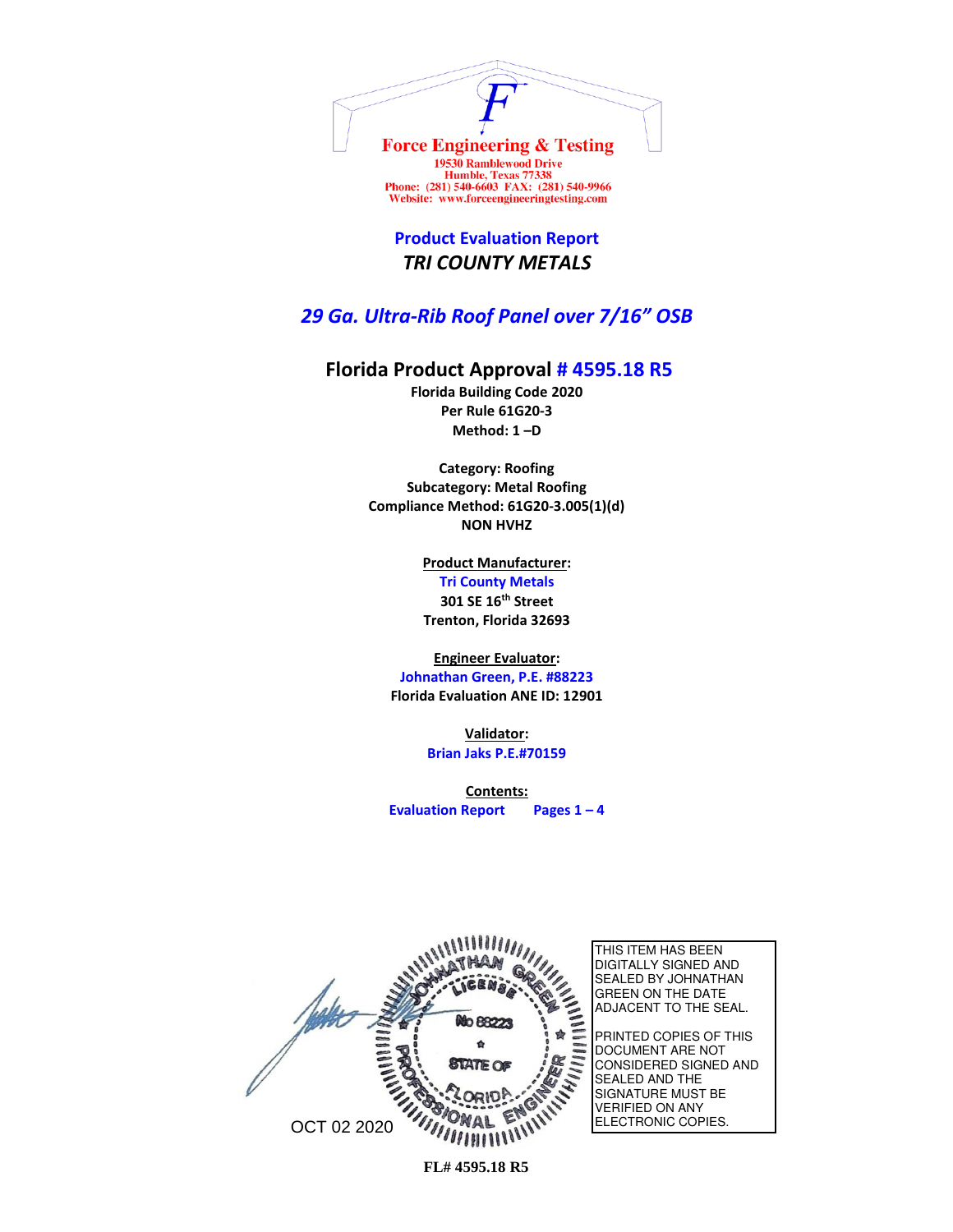|                                  | <b>Force Engineering &amp; Testing</b><br><b>19530 Ramblewood Drive</b><br>Humble, Texas 77338<br>Phone: (281) 540-6603 FAX: (281) 540-9966<br>Website: www.forceengineeringtesting.com                                                                                                 |
|----------------------------------|-----------------------------------------------------------------------------------------------------------------------------------------------------------------------------------------------------------------------------------------------------------------------------------------|
| <b>Compliance Statement:</b>     | The product as described in this report has demonstrated compliance with the<br>Florida Building Code 2020, Sections 1504.3.2, 1504.7.                                                                                                                                                  |
| <b>Product Description:</b>      | Ultra-Rib Roof Panel, Min. 29 Ga. Steel, 36" Wide, through fastened roof panel<br>over one layer of asphalt shingles (optional) over 7/16" APA OSB decking. Non-<br><b>Structural Application.</b>                                                                                      |
| <b>Panel Material/Standards:</b> | Material: Minimum 29 Ga. Steel conforming to Florida Building Code 2020<br>Section 1507.4.3.<br>Yield Strength: Min. 80.0 ksi<br>Corrosion Resistance: Panel Material shall comply with Florida Building Code<br>2020, Section 1507.4.3.                                                |
| Panel Dimension(s):              | Thickness:<br>$0.0145''$ min.<br>Width:<br>36" maximum coverage<br>3/4" major rib at 9" O.C.<br>Rib Height:                                                                                                                                                                             |
| <b>Panel Fastener:</b>           | #12-8 x 1-1/2" Woodgrip XG HWH with sealing washing or approved equal<br>1/4" minimum penetration through decking.<br>Corrosion Resistance: Per Florida Building Code 2020, Section 1507.4.4.                                                                                           |
| <b>Substrate Description:</b>    | One layer of asphalt shingles/felt paper (optional) over minimum 7/16" thick,<br>APA Rated OSB over supports at maximum 24" O.C. Design of OSB and OSB<br>supports are outside the scope of this evaluation. Substrate must be designed in<br>accordance w/ Florida Building Code 2020. |

**Allowable Design Uplift Pressures:**

| Table "A"                                    |                         |                                    |  |
|----------------------------------------------|-------------------------|------------------------------------|--|
| <b>Maximum Total Uplift Design Pressure:</b> | $41.7$ psf              | $123.5$ psf                        |  |
| <b>Fastener Pattern Type:</b>                | #1                      | #2                                 |  |
| <b>Fastener Pattern:</b>                     | $9'' - 9'' - 9'' - 9''$ | $6" - 3" - 6" - 3" - 6" - 3" - 6"$ |  |
| <b>Fastener Spacing:</b>                     | 24" O.C.                | $12''$ O.C.                        |  |

\*Design Pressure includes a Safety Factor = 2.0.

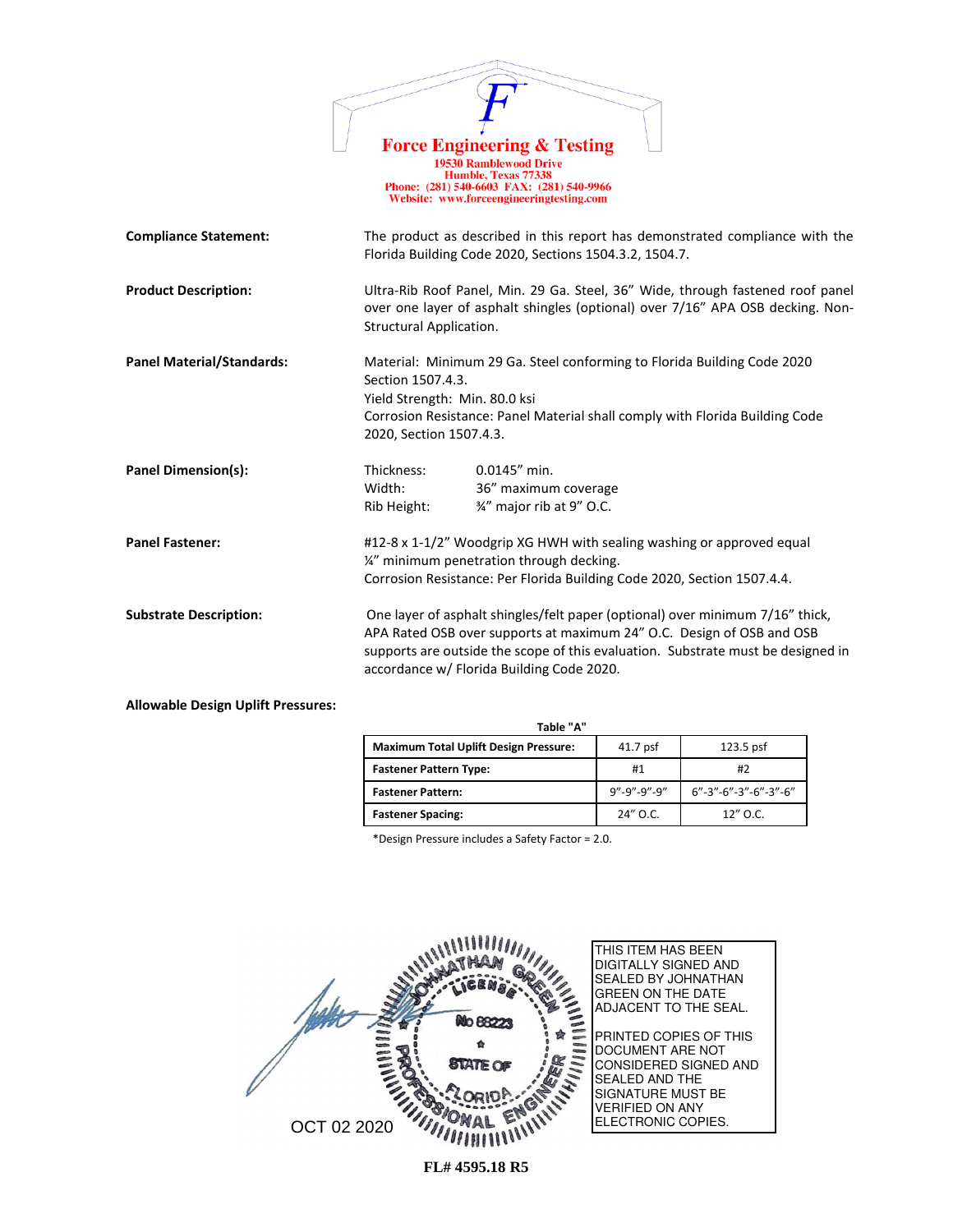

1978 Ramblewood Drive<br>
19530 Ramblewood Drive<br>
Humble, Texas 77338<br>
Phone: (281) 540-6603 FAX: (281) 540-9966<br>
Website: www.forceengineeringtesting.com

| <b>Code Compliance:</b>           | The product described herein has demonstrated compliance with                                                                                                                                                                                                                                                                                                                                                                                   |  |
|-----------------------------------|-------------------------------------------------------------------------------------------------------------------------------------------------------------------------------------------------------------------------------------------------------------------------------------------------------------------------------------------------------------------------------------------------------------------------------------------------|--|
|                                   | The Florida Building Code 2020, Section 1504.3.2, 1504.7.                                                                                                                                                                                                                                                                                                                                                                                       |  |
| <b>Evaluation Report Scope:</b>   | The product evaluation is limited to compliance with the structural wind load<br>requirements of the Florida Building Code 2020, as relates to Rule 61G20-3.                                                                                                                                                                                                                                                                                    |  |
| <b>Performance Standards:</b>     | The product described herein has demonstrated compliance with:<br>UL 580-06 - Test for Uplift Resistance of Roof Assemblies<br>UL 1897-2012 - Uplift Test for Roof Covering Systems<br>٠<br>FM 4471-92 - Foot Traffic Resistance Test.<br>٠                                                                                                                                                                                                     |  |
| <b>Reference Data:</b>            | 1. UL 580-06 / 1897-04 Uplift Test<br>Force Engineering & Testing, Inc. (FBC Organization # TST-5328)<br>Report No. 136-0044T-14A, B<br>2. FM 4471-10, Section 4.4 Foot Traffic Resistance Test<br>Force Engineering & Testing, Inc. (FBC Organization # TST-5328)<br>Report No. 136-0027T-12C<br>Certificate of Independence<br>3.<br>By Johnathan Green, P.E. (No. 88223) @ Force Engineering & Testing<br>(FBC Organization # ANE ID: 12901) |  |
| <b>Test Standard Equivalency:</b> | The UL 1897-04 test standard is equivalent to the UL 1897-2012 test standard.<br>The FM 4471-10, Foot Traffic Resistance test standard is equivalent to the<br>FM 4471-92, Foot Traffic Resistance test standard                                                                                                                                                                                                                                |  |
| <b>Quality Assurance Entity:</b>  | The manufacturer has established compliance of roof panel products in<br>accordance with the Florida Building Code and Rule 61G20-3.005 (3) for<br>manufacturing under a quality assurance program audited by an approved<br>quality assurance entity.                                                                                                                                                                                          |  |
| <b>Minimum Slope Range:</b>       | Minimum Slope shall comply with Florida Building Code 2020, including Section<br>1507.4.2 and in accordance with Manufacturers recommendations. For slopes<br>less than 3:12, lap sealant must be used in the panel side laps.                                                                                                                                                                                                                  |  |
| Installation:                     | Install per manufacturer's recommended details.                                                                                                                                                                                                                                                                                                                                                                                                 |  |

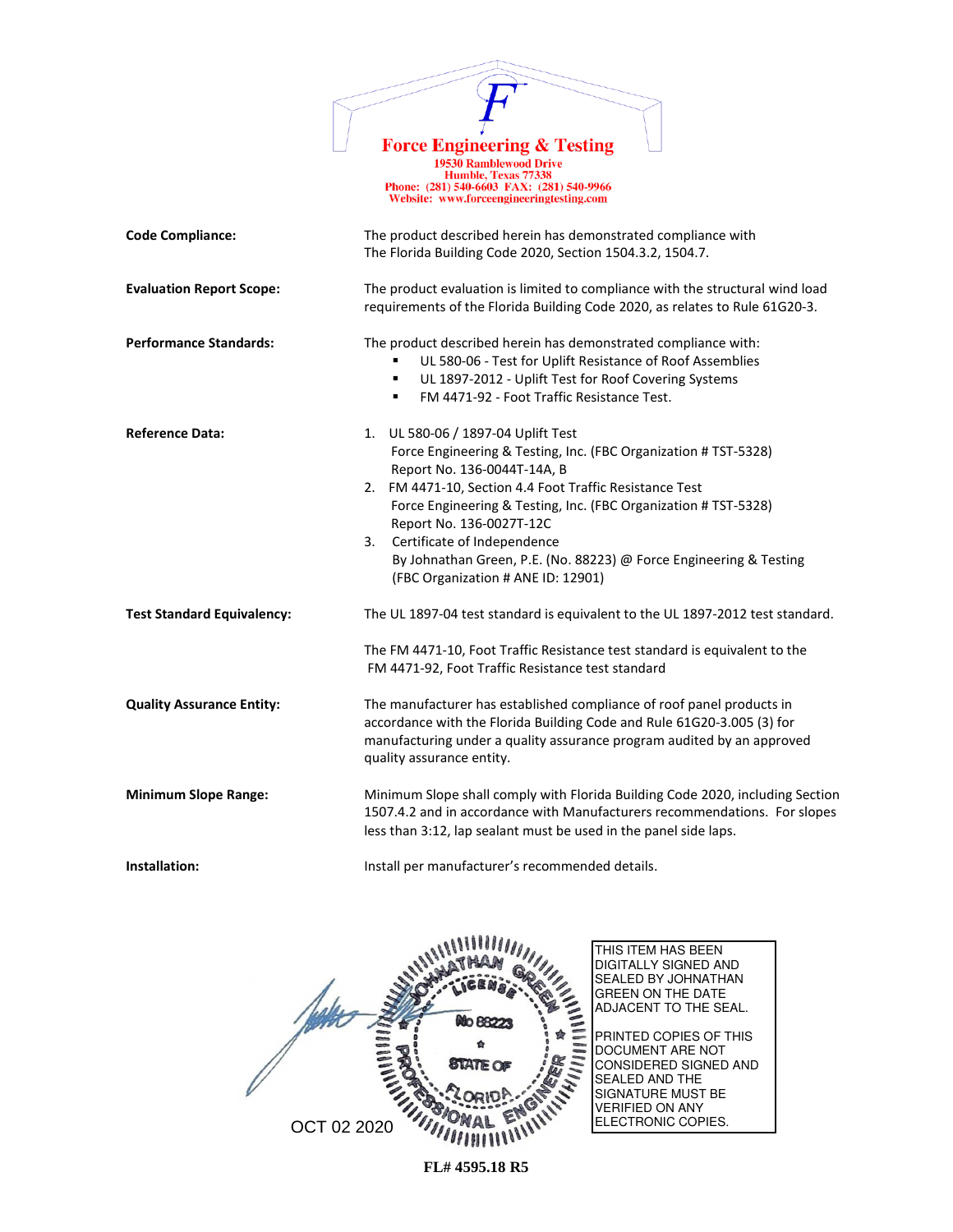

| Underlayment:                          | Per Florida Building Code 2020, Section 1507.1.1 and manufacturer's installation<br>guidelines.                                                                                                                                                                                                                                                                                                                                                                                                                                                                                                                                                             |
|----------------------------------------|-------------------------------------------------------------------------------------------------------------------------------------------------------------------------------------------------------------------------------------------------------------------------------------------------------------------------------------------------------------------------------------------------------------------------------------------------------------------------------------------------------------------------------------------------------------------------------------------------------------------------------------------------------------|
| <b>Roof Panel Fire Classification:</b> | Fire classification is not part of this acceptance.                                                                                                                                                                                                                                                                                                                                                                                                                                                                                                                                                                                                         |
| <b>Shear Diaphragm:</b>                | Shear diaphragm values are outside the scope of this report.                                                                                                                                                                                                                                                                                                                                                                                                                                                                                                                                                                                                |
| Design Procedure:                      | Based on the dimensions of the structure, appropriate wind loads are<br>determined using Chapter 16 of the Florida Building Code 2020 for roof cladding<br>wind loads. These component wind loads for roof cladding are compared to the<br>allowable pressure listed above. The design professional shall select the<br>appropriate erection details to reference in his drawings for proper fastener<br>attachment to his structure and analyze the panel fasteners for pullout and<br>pullover. Support framing must be in compliance with Florida Building Code 2020<br>Chapter 22 for steel, Chapter 23 for wood and Chapter 16 for structural loading. |